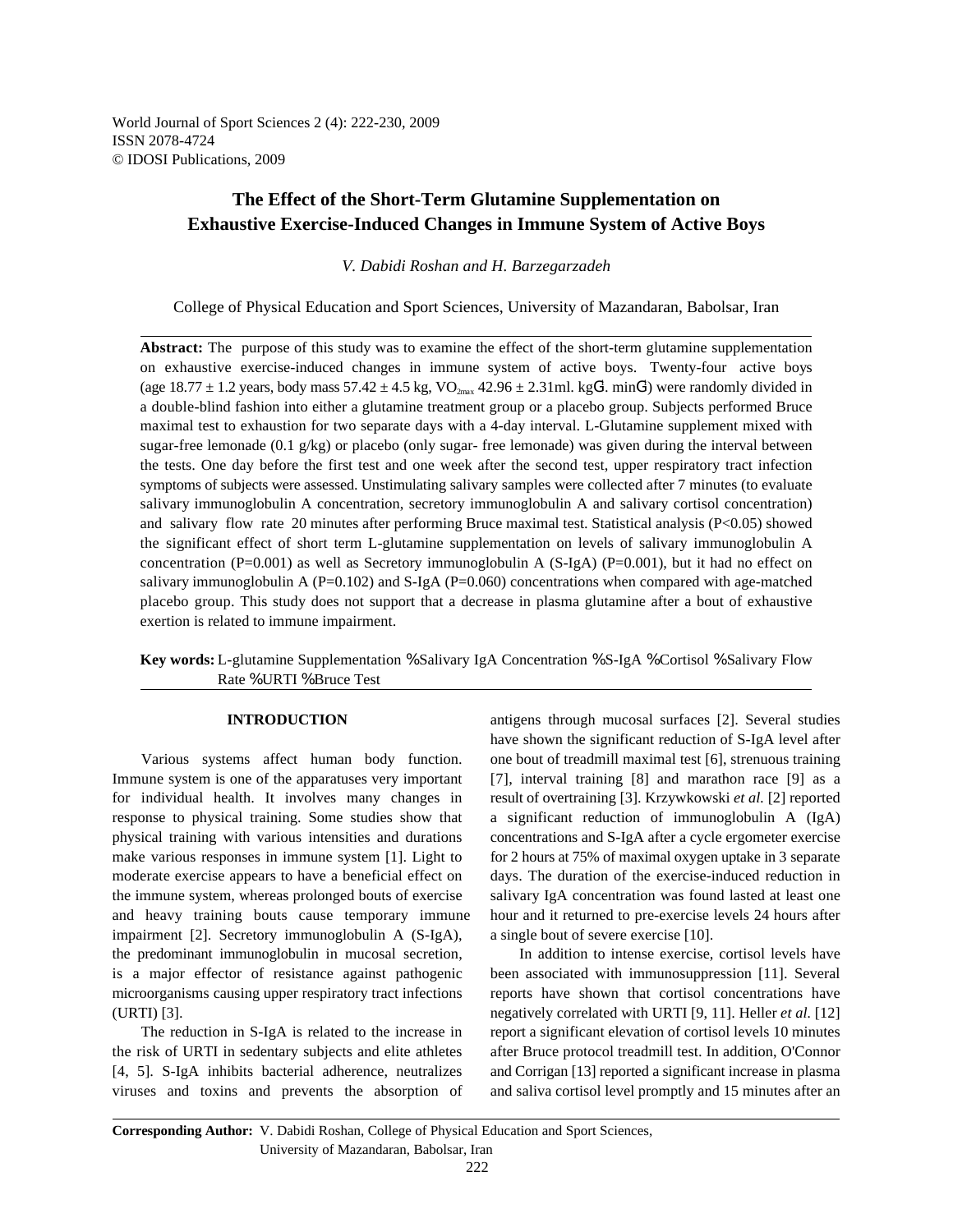compared with the rest level. However, Hooper *et al.* [14] glutamine concentration after 2 hours of physical training in a study assessed the stress hormones of fourteen elite at 75% of maximal oxygen uptake in endurance athletes. swimmers in five points during a 6-month training season. However, Castell *et al.* [21] showed that glutamine The points included the early-, mid- and late-season, supplementation decreased the incidence of URTI. during tapering for national trials and 1-3 days after the In contrast, Mackinnon and Hooper [3] reported trials. No significant differences were seen in cortisol and that swimmers who had overtraining syndromes were norepinephrine concentrations at the five sampling compared with swimmer who did not have this points. Although blood has been traditionally used for syndromes. The first group decreased glutamine cortisol assessment, saliva reflects the level of unbound concentration but their URTI symptoms were lowered. cortisol more accurately than serum total cortisol. Hence, various reasons can increase the risk of URTI. Unbound cortisol, as in saliva, gives a direct measurement Various stressors such as physiological, peripheral, of the biologically available molecules, whereas bound nutritional and exposure to a foreign pathogen increase cortisol, as in serum, is physiologically inactive. In the incidence of URTI in athletes [22]. It has been addition, measurement of serum cortisol requires proposed that the relationship between exercise and venepuncture, which is associated with negative feelings URTI may be modeled in the form of a "J" curve [23]. and could increase cortisol and decrease IgA. On the This model suggests that although the risk of URTI may other hand, saliva flow rate (Saliva-FR), which decrease below that of a sedentary individual when one significantly decreases after exercise, may be the most engages in moderate exercise training, risk may rise influential factor in terms of protection against oral above average during periods of excessive amounts of pathogens and infections. This can be supported by high-intensity exercise [24]. Recently, Matthews *et al.* [25] findings which show that people suffering from reported that the regular performance of about 2 hours of xerostomia (dry mouth syndrome) have a substantially moderate exercise per day was associated with a 29% increased incidence of oral infections and more reduction in the risk of picking up a URTI when compared pathogenic bacteria in their buccal cavity [15]. with a sedentary lifestyle.

infection has potential implications for public health and [11, 16], IgA concentration [4, 5] and cortisol [9, 11] with for the athlete, it may mean the difference between being URTI on the one hand and glutamine supplementation able to compete or perform at a subpar level or miss the and URTI [16, 17, 21] on the other led to the hypothesis event altogether because of illness. On the other hand, that short-term glutamine supplementation might the results of some studies show that glutamine is an affect the immune index of active boys after one bout of important fuel for immune cells and the decreased exhaustive exercise. Some researchers examined the availability of glutamine to immune cells may be a key effect of short-term creatine [26] and chronic glutamine factor in immune system suppression after physical supplementation [16] on immune system, but the activity [16]. Therefore, we hypothesized that glutamine effect of short-term glutamine on immune system was supplementation may be beneficial by maintaining the not clear. Therefore, the purpose of this study was to plasma glutamine concentration and hence preventing the determine whether short time, high-dose L-glutamine impairment of immune function. Plasma glutamine supplementation would affect S-IgA following the concentration can decrease in response to prolonged, Bruce standard protocol. We hypothesized that exhaustive exercise such as a marathon race [17], repeated supplementation would attenuate a training-induced exercise [18] and during 10 weeks of intensive training decrease in secretory IgA concentrations. [19]. Furthermore, an increased incidence of infection was observed in athletes with decreased plasma glutamine **MATERIALS AND METHODS** concentration, although this outcome is not consistently reported [16]. Newsholme (1994) postulated that when **Experimental Design:** All experiments on humans were plasma glutamine concentration decreases below a conducted according to Department of Physiology, physiologically normal range of 0.5– 0.9 milimole (mM), University of Mazandaran, for experimental purposes. limited glutamine availability may impair certain immune All protocols and written consents were obtained before cell functions and, in turn, increase an individual's data collection. Subject characteristics are present in

ergometry at 75% of maximal oxygen uptake when Krzywkowski *et al*. [2] reported a 15% decrease in plasma

Understanding the relationship between exercise and Linking the possible association between S-IgA

susceptibility to infections such as URTI [20]. Table 1. Subjects were gathered by an advertisement in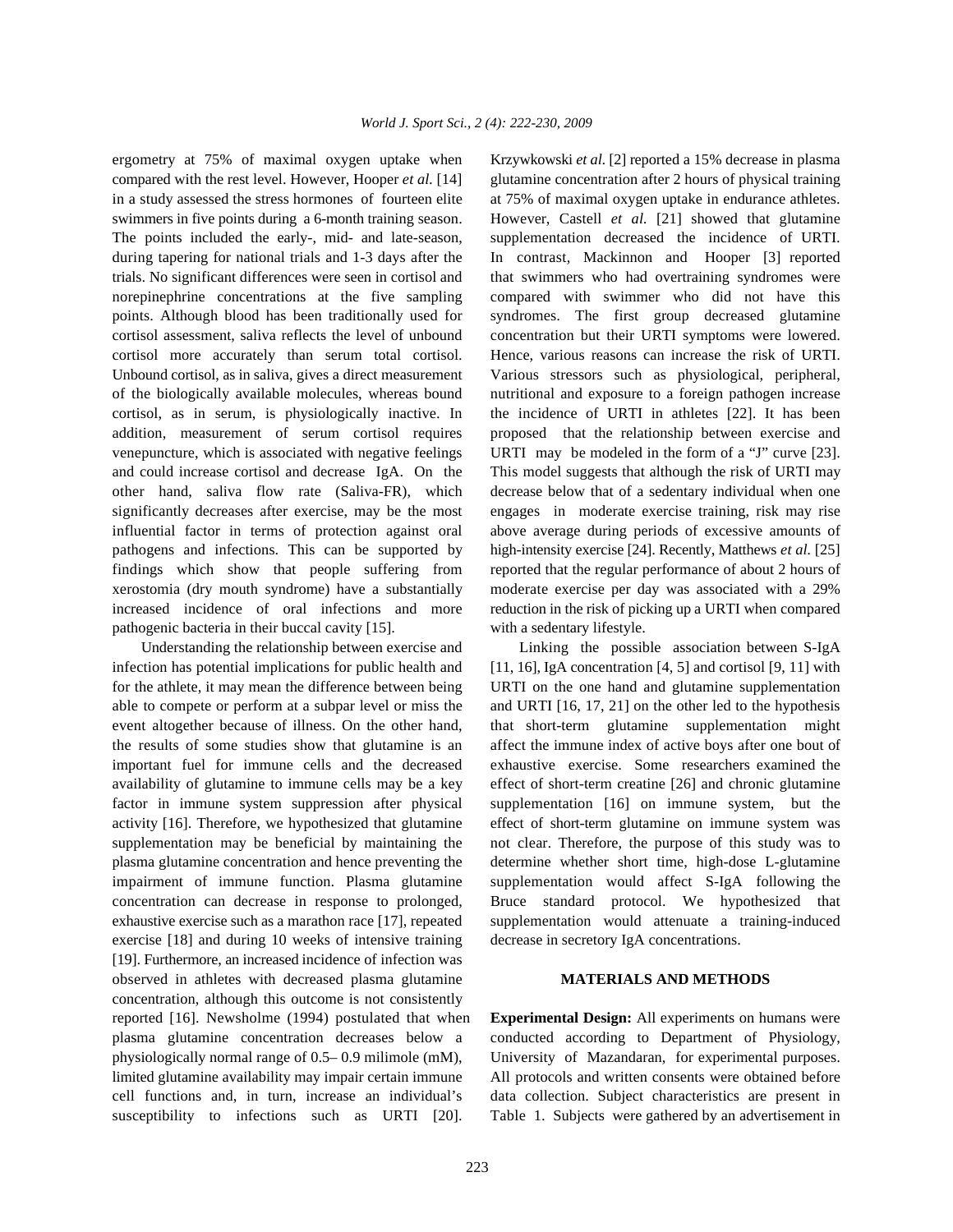|                        | Glutamine         | Placebo           |         |
|------------------------|-------------------|-------------------|---------|
| Variable               | $(n = 12)$        | $(n = 11)$        | P Value |
| Age, yr                | $18.58 \pm 1.18$  | $18.98 \pm 1.26$  | 0.438   |
| Height, cm             | $172.41 \pm 4.25$ | $173.63 \pm 5.57$ | 0.559   |
| Body mass, kg          | $56.46 \pm 4.33$  | $58.46 \pm 4.77$  | 0.305   |
| Body fat, %            | $11.92 \pm 2.42$  | $12.75 \pm 1.82$  | 0.369   |
| BMI, kg/m              | $18.99 \pm 1.37$  | $19.38 \pm 1.23$  | 0.491   |
| $VO2max$ ml.min-1.kg-1 | $44.33 \pm 3.07$  | $43.1 \pm 2.36$   | 0.298   |
| -- -<br>--             |                   |                   |         |

Table 1: Characteristics of subjects

Values are means  $\pm$  SE

boarding high schools in Kerman city. Both high schools double-blind, placebo-controlled crossover design. had 300 students and at the first phase, 75 students were During the trial, subjects received 0.1 g/kg of L-glutamine selected. Inclusion and exclusion criteria were carried out mixed with sugar-free lemonade or a placebo (sugar-free as follows: one week before the first test day, the students lemonade only) [16] for 4 days between performing of were acquainted with the study design and the subjects' tests. The glutamine or placebo was mixed in 300 ml profile of mood was assessed by Cattell anxiety and of 50- 60°C hot water [16]. The glutamine and placebo depression test [27]. Also, habitual activities were beverages were identical in appearance and taste when assessed by health logs and those applicants who had they were mixed. The subjects of both groups began habitual activities below 6 hours per week and suffered supplementation after lunch in the first day after the test. from anxiety and depression more than the normal range Subjects were allowed to drink water throughout the and, were eliminated from our experimental design. study except one hour before the sampling of saliva. As body fat affects immune system [28], 5 days before the first test day, body fats of 57 remained applicants were **Saliva Collection:** Unstimulating saliva samples were assessed and 7 applicants who had body fat more than collected in pre-chilled and pre-weighed plastic universal 20% were eliminated from our experimental trial. Then, containers (20 ml) seven minutes after the test. The saliva these 50 subjects performed the Rockport sub-maximal samples were obtained according to a standardized walking test; 30 subjects who scored higher were procedure, as described by Krzywkowski et al. [2]. selected. 4 days before the first test day, weight, height and body mass index were recorded. Glutamine **Blood Sampling:** 4 days before the first test day, blood concentration was assessed and subjects whose was obtained from an antecubital vein to assess plasma glutamine concentrations were lower or higher than the glutamine levels. normal range (0.5–0.9 mM) [16] were eliminated from our groups. One day before the first test day, URTI symptoms **Salivary IgA Concentration:** Saliva samples were of subjects were assessed by the questionnaire. analyzed for IgA concentrations by an enzyme-linked Subjects recorded their health problems every day of the immunosorbent assay (ELISA) acoording to Krieger *et al.* first week with codes used by Nieman *et al.* [29]. Finally, [16]. 24 remaining subjects were randomly assigned to receive glutamine (n=12) and placebo (n=12). A subject from the **Saliva Flow Rate (Saliva-FR):** The Saliva-FR was placebo group was withdrawn after the first testing day calculated by dividing the sample volume (ml) by the time due to self-diagnosed URTI. In two separate days and a (min) taken to produce it [15]. 4-day interval, subjects performed Bruce maximal test until exhaustion on a treadmill. Subjects were instructed to **IgA Secretion Rate (S-IgA):** S-IgA was calculated by refrain from any intense physical activity, dietary multiplying the absolute IgA concentration (mg/ml) by the supplements and medicines for 24 hours before the test Saliva-FR (ml/min) [15]. session. Furthermore, tobacco and caffeine consumption were restricted for 12 hours as well as eating for eight **Salivary Cortisol Concentration:** Cortisol levels were hours before testing [15]. On the night preceding each assessed by a DPC coat-a-count cortisol kit. Total plasma exercise test, each subject slept for a mean (SD) of concentrations of cortisol were measured in duplicate 7.4 (±1.3)hours. by commercial solid-phase<sup>125</sup>I radioimmunoassay kits.

their education department. They were recruited from two **Supplementation:** The study used a randomized,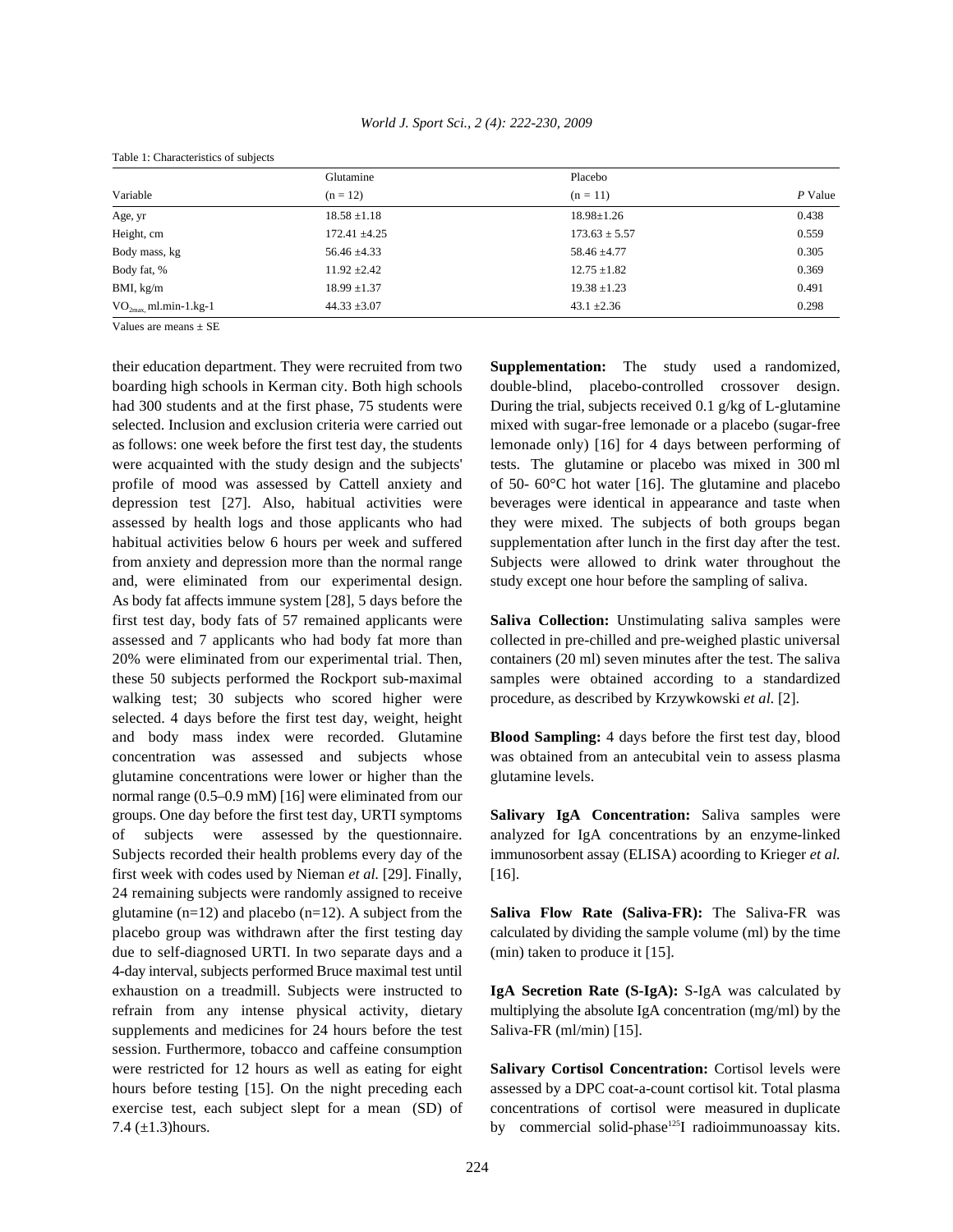$125$ I-labeled cortisol competes for antibody sites for cortisol within the sample. The antibody is bound to the respectively. All analyses were performed using SPSS wall of the polypropylene tube, so when the supernatant 14. In all tests, P#0.05 was considered significant. is decanted, the antibody-bound fraction of the radio-labeled cortisol is still present. The amount of **RESULTS** cortisol present in the sample is measured by a gamma counter [11]. There were no statistically significant differences

glass tubes containing EDTA and was centrifuged at salivary IgA concentration, Saliva-FR, S-IgA, cortisol 2,500 g for 15 minutes at 4°C. Plasma was stored at -80°C concentration and number of days with URTI symptoms and analyzed by high-performance liquid chromatography in glutamine and placebo groups and in 2 stages of pre (HPLC) [30]. and post supplementation. Significant effects of treatment

All data were checked for normality and equality of and cortisol concentration (p=0.001; Fig. 2*A*) were found distribution before any analysis was performed. in both groups of glutamine and placebo and significant Independent and dependent t-tests were used to analyze effects of treatment on plasma glutamine concentration the differences between means of variables either in each were found in glutamine group (p=0.016), but not in

group or in the supplementation and placebo groups

**Plasma Glutamine Determination:** Blood was drawn into (Table 1). Table 2 show plasma glutamine concentration, **Statistical Analysis:** All values reported are mean (SD). Saliva-FR (p=0.001; Fig. 1*C*), S-IgA (p=0.001; Fig. 1*D*) between groups found in physical characteristics on salivary IgA concentration (P=0.001; Fig. 1*B*),









Pro supplementation Post supplementation



Fig. 1: Plasma glutamine concentration (*A*), Salivary IgA concentration (*B*), Saliva-FR (*C*), and S-IgA (*D*) in the glutamine and placebo groups. Values are means  $\pm$  SE. Significantly different from pre-supplementation: \*p<0.05; \*\*p<0.01; \*\*\*p<0.001. Significantly different from placebo group: #p<0.05.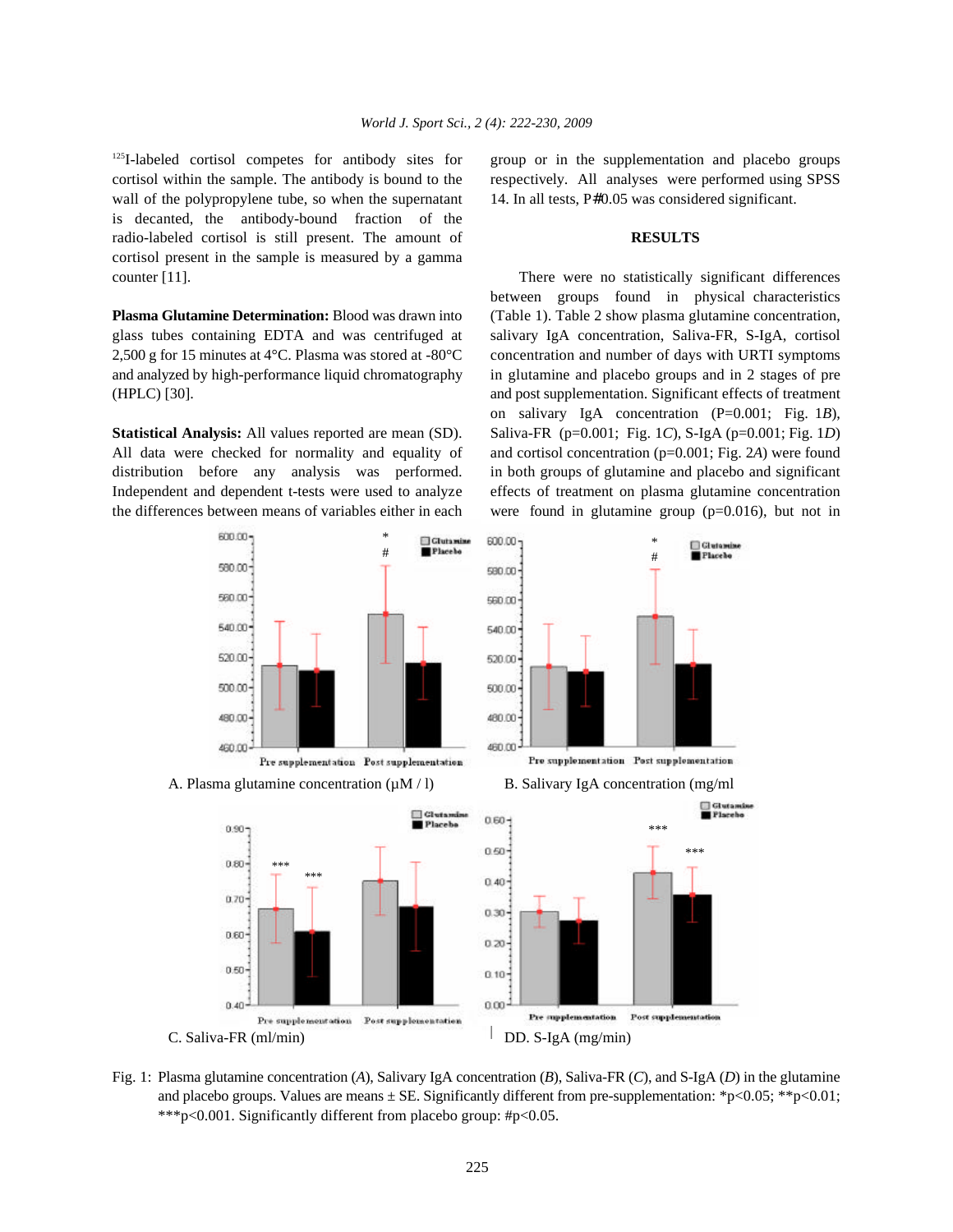Table 2: Comparison of salivary IgA concentration or output, cortisol concentration, Saliva-FR and number of days with URTI symptoms in glutamine and placebo groups

|                                                                               | Glutamine                          |                                  | Placebo                                    |                             |            |
|-------------------------------------------------------------------------------|------------------------------------|----------------------------------|--------------------------------------------|-----------------------------|------------|
| Variables                                                                     | Pre supplementation                | Post supplementation             | Pre supplementation                        | Post supplementation        | $P$ Values |
| Plasma glutamine concentration $(\mu M / I)$                                  | $514.75 \pm 29.180$                | $548.58 \pm 32.320$              | $511.36 \pm 24.010$                        | $516.09 \pm 23.730$         | $0.013*$   |
| Salivary IgA concentration (mg/ml)                                            | $0.460 \pm 0.075$                  | $0.578 \pm 0.083$                | $0.456 \pm 0.058$                          | $0.529 \pm 0.047$           | 0.102      |
| Saliva-FR (ml/min)                                                            | $0.672 \pm 0.090$                  | $0.751 \pm 0.090$                | $0.607 \pm 0.120$                          | $0.679 \pm 0.120$           | 0.132      |
| $S-IgA$ (mg/min)                                                              | $0.302 \pm 0.050$                  | $0.429 \pm 0.080$                | $0.272 \pm 0.070$                          | $0.357 \pm 0.080$           | 0.060      |
| Cortisol concentration (ng / ml)                                              | $46.175 \pm 2.407$                 | $33.166 \pm 6.210$               | $45.363 \pm 3.714$                         | $34.009 \pm 6.250$          | 0.749      |
| Number of days with URTI symptoms (day)                                       | $0.41 \pm 0.5100$                  | $0.50 \pm 0.5200$                | $0.54 \pm 0.6800$                          | $0.63 \pm 0.6700$           | 0.488      |
| Significantly different: * p<0.05<br>$60.00 -$<br>50.00<br>$40.00 -$<br>30.00 | Glutamine<br>Placebo<br>***<br>*** | $1.50 -$<br>$1.00 -$<br>$0.50 -$ |                                            | Glutamine<br><b>Placebo</b> |            |
| $20.00 \cdot$<br>10.00<br>0.00<br>Pre supplementation                         | Post supplementation               | $0.00^{\circ}$                   |                                            |                             |            |
| A. Cortisol concentration $(ng/ml)$                                           |                                    | Pre supplementation              | B. Number of days with URTI symptoms (day) | Post supplementation        |            |

Fig. 2: Cortisol concentration (A), and number of days with URTI symptoms (B) in the glutamine and placebo groups. Values are means  $\pm$  SE. Significantly different from pre-supplementation: \*\*\* p<0.001.

the placebo group (p=0.096; Fig. 1*A*). Also, no significant supplementation was not able to attenuate the exercise-

shown in Table 2, short-time, high-dose L-glutamine supplement in both groups. Some studies confirm this

effects in the number of days with URTI symptoms were induced reduction in salivary IgA. This finding is found in glutamine (p=0.723) and placebo group consistent with Krzywkowski *et al.* [2] and Yalcin *et al.* (p=0.756; Fig. 2*B*). In addition, no Significant effects were [31], but in conflict with the findings of Lai *et al.* [32] and found between groups on salivary IgA concentration Krieger *et al.* [16]; these findings show a decrease in (p=0.102; Fig. 1*B*), Saliva-FR (p=0.132; Figure 1*C*), S-IgA salivary IgA concentration. This difference may have (p=0.060; Fig. 1*D*), cortisol concentration (p=0.749; many reasons. One of them is related to methods and data Fig. 2*A*) and URTI symptoms (p=0.488; Fig. 2*B*), but collection styles. Lai *et al.* assayed IgA levels in plasma. significant effects were found between groups on plasma Observed differences between studies may be due to the glutamine concentration (p=0.013; Fig. 1*A*). determination of IgA levels in plasma vs. saliva, which **DISCUSSION** moneta *et al.* [33] reported that adaptation to physical The main finding of the present study was that none researcher believes that the lowered cortisol level in the of the salivary parameters evaluated showed an effect of posttest is attributed to subjects' acquaintance with the supplementation compared with the placebo group, test. Therefore, perhaps, this factor in the present study although glutamine supplementation attenuated the caused a decrease in subjects' cortisol concentration exercise-induced decline in glutamine concentration. As and an increase in IgA concentration and S-IgA after makes the comparison of studies difficult. Chwalbinskatraining caused a decrease in cortisol levels. This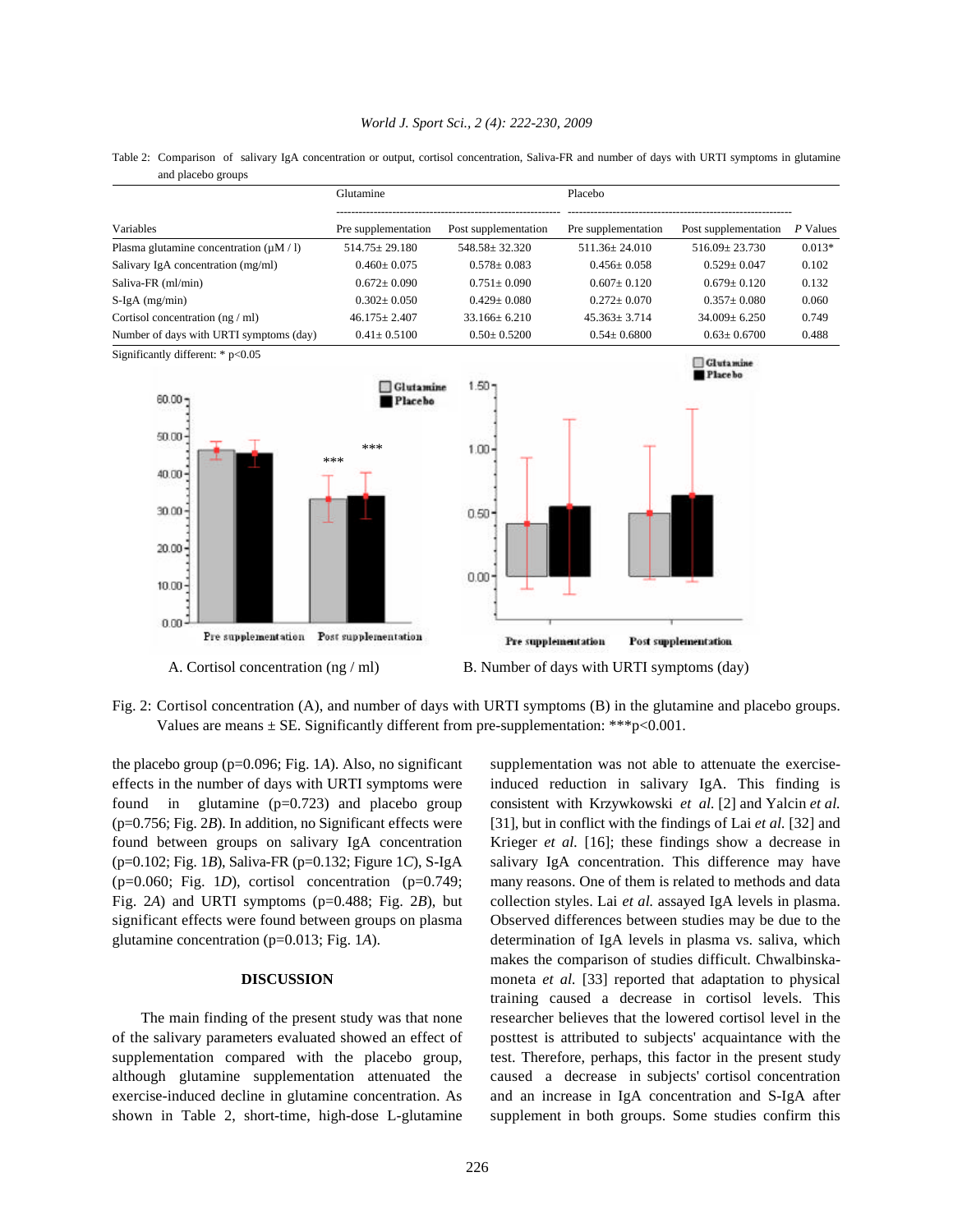S-IgA in the present study can be attributed to subjects' B-lymphocytes [1]. IgA concentrations produced by age and fitness when compared with Krieger [16]. Miletic B-lymphocytes [22], change in response to a reduction or *et al.* [34] reported that Saliva-FR and S-IgA level is weakening function of these cells. significantly lower in the elderly than the youth. Carbohydrate and immune system reciprocal effect is Considering that S-IgA is affected by Saliva-FR and one of the major cases that must be examined. During the salivary IgA concentration, perhaps, lower age and past few years, attempts have been made to identify fitness level of our subjects partly responsible for the nutritional supplements that could attenuate exerciseobserved differences between the present study and induced immune changes. Some studies have shown that Krieger [16]. **carbohydrate adjusts the effect of physical activity on** carbohydrate adjusts the effect of physical activity on

physical activity affect immune system. Krieger *et al.* significant increase in IgA concentration of subjects with (2004) investigated the effects of chronic glutamine hyper-carbohydrate diet  $(12 \text{ g/kg})$  after physical training. supplementation on salivary and nasal IgA concentration. Considering that the rate of carbohydrate in our study is Subjects participated in interval training protocol for 9–9.5 very lower than the rate used by Costa *et al.* [36], days and twice per day. Morning sessions were probably IgA concentration and S-IgA changes are conducted between 6 and 9 AM and included  $15 \times 1$ -min related to carbohydrate consumption. periods separated by 2 min of recovery, where subjects Costa *et al.* [36] reported that carbohydrate were permitted to walk briskly. Afternoon sessions were supplementation affects cortisol concentration. In the conducted between 4 and 8 PM and involved  $10 \times 1$ -min present study, the glutamine supplementation was run periods separated by 1 min of recovery. The training compared with carbohydrate-containing placebo. period was followed by a 5-7 days recovery period. Thus, the effect of glutamine supplementation on cortisol The treatment and training protocols did not significantly might have been confounded by the carbohydrate in alter salivary IgA concentration. But mean nasal IgA the placebo. The change in cortisol is not related to across the study period was greater in runners receiving carbohydrate consumption because carbohydrate rate is glutamine vs. placebo. These results differ from the the same in both groups. Also, Volek *et al.* [37] reported present study and several explanations such as type, that protein and fat in diet are related to pre-training levels intensity and duration of physical activity are possible. of testosterone but this nutrition variable is not related to Another case that can explain the observed difference cortisol concentration. Boarding high school students in between studies is the difference in sampling time. In our both glutamine and placebo groups had similar scheme of study, samples were gathered 7 minutes after the training dieting and it is not possible that the diet might have had protocol. This method was used by other researchers, an effect on the cortisol concentration. but Krieger *et al.* (2004) gathered saliva samples Oral glutamine supplementation has been shown between 6 - 8 a.m. and during interval training for 9–9.5 to elevate glutamine uptake by skeletal muscle, small days followed by a recovery  $(5-7 \text{ days})$  [16]. Also, intestine and the splanchnic area. In response to acute, Dimitriou *et al.* [15] studied circadian effects on the exhaustive exercise, oral glutamine supplementation acute responses of salivary cortisol and IgA in well- attenuates exercise-induced decreases in plasma trained swimmers and reported S-IgA and Saliva-FR levels glutamine concentration. The mechanisms behind the measured before exercise to be higher in the evening than reduction in plasma glutamine concentration in response in the morning (in contrast with IgA concentration). This to training are not currently known but may include may be explained by sympathetic nerve activity, which is renal uptake of glutamine to maintain acid-base balance higher in the morning than at other times of the day. under conditions of exercise-induced acidosis [16, 38]. Increased sympathetic activity decreases Saliva-FR Results of the present study about plasma glutamine whereas parasympathetic activity increases it [15]. levels showed an insignificant difference in plasma Furthermore, many steroid hormones such as cortisol glutamine levels between the supplemented and placebo have been found to affect the composition - for example, groups in pretest, but a significant difference in plasma IgA, electrolytes - and secretion rate of saliva. Cortisol glutamine levels at the end of the supplementation period. has been shown to peak in the morning and to fall in the Also, during recovery from exercise, plasma glutamine evening [15]. Furthermore, salivary cortisol is an concentration declined in the placebo group, whereas immunosuppressive hormone that plays an important role plasma glutamine concentration was maintained in the

claim. Also, the difference of IgA concentration and in the function of some immune system cells, especially

Also, type [7], intensity [6] and duration [3] of IgA levels [9, 35, 36]. Costa *et al.* [36] observed a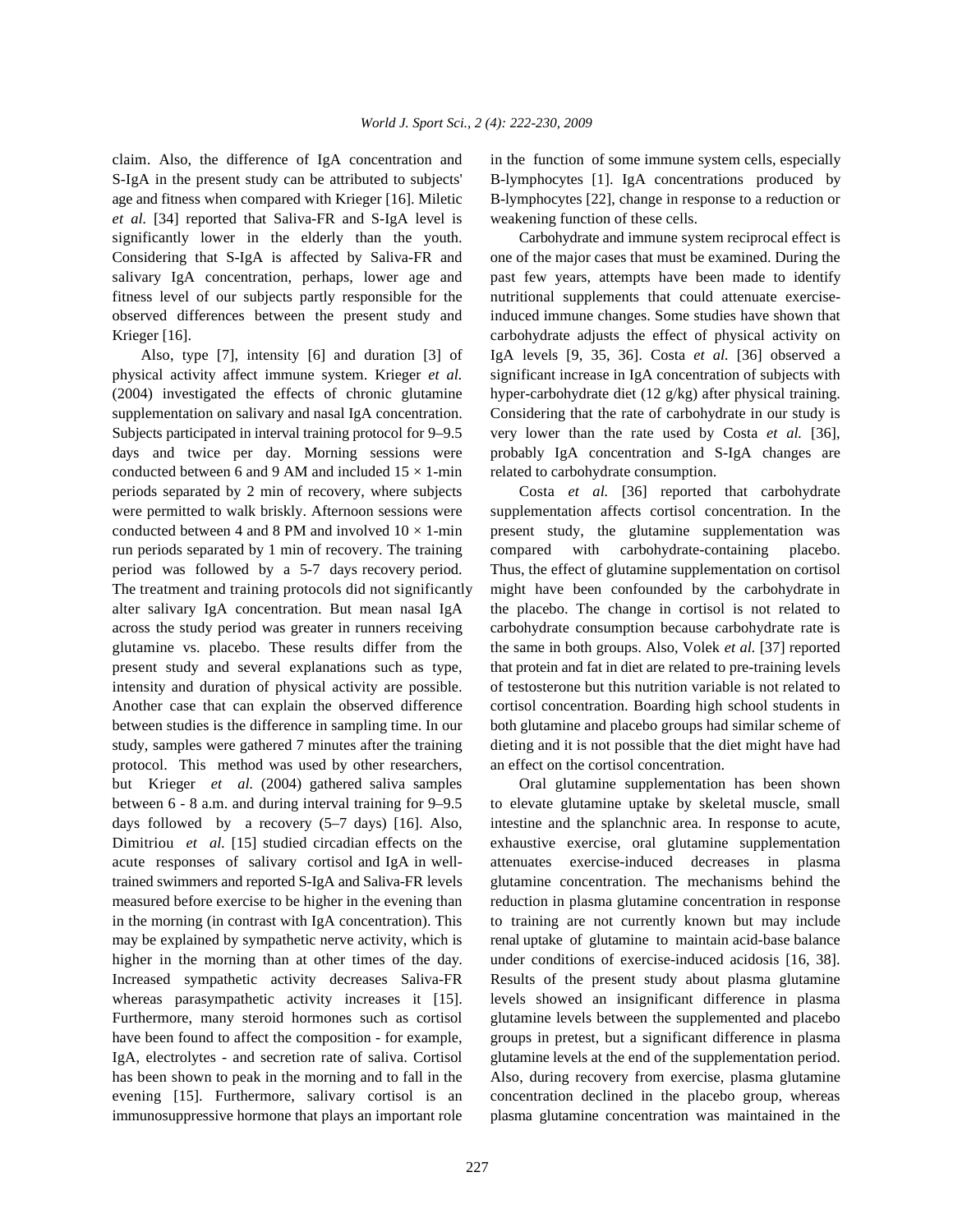glutamine supplementation group. However, glutamine Epidemiological and anecdotal evidences suggest supplementation did not have a significant effect on immune indexes. In the present study, exhaustive exercise can not deplete the body's glutamine stores. Perhaps for this reason, glutamine supplementation can not affect immune indexes such as cortisol. Differences may also in part be explained by the difference in time of saliva collection. Time of saliva collection in our study was 7 minutes after the test. This method was used by other researchers [15], but Krieger *et al.* [16] collected the saliva between 6:00 and 8:00 a.m. Another case that must be considered is the consumption rate and duration of supplementation in studies. Some investigators examined the effect of chronic, high-dose glutamine supplementation [16]. For example, duration of supplementation in the study of Krieger *et al.* [16] was four times daily for 14 days. Furthermore, subjects received 0.1 g/kg of L-glutamine supplement mixed with sugar-free lemonade that was the same as our study. Krieger *et al.* [16] reported that chronic glutamine supplementation does not affect salivary IgA concentration or output; it has been shown in the present study as well.

Other result of this study was an insignificant change of Saliva-FR between supplemented and placebo groups. Dimitrio *et al.* [15] reported that circadian effects are a major factor that can affect Saliva-FR. These researchers showed that Saliva-FR significantly decreased after physical training and it was higher in the evening than in the morning. Therefore, circadian effects may be responsible for an observed difference between studies. In the present study, the Saliva-FR unstimulating samples were collected 20 minutes after the training protocol. This method was used by other researchers [2]. Krieger *et al.* [16] collected saliva samples between 6:00 and 8:00 a.m. and during the interval training for 9–9.5 days followed by 5–7 days of recovery. It should be noticed that, however, a difference in saliva sampling style (rest saliva, whole saliva stimulation and parotid stimulation) in various studies makes it difficult to compare studies. Many studies show that saliva flow stimulation by chewing a single Parafilm  $(5 \text{ cm}^2)$  section for 1 minute increases epithelial cell transcytosis of IgA into salivary fluid and may have masked the effects of glutamine supplementation on basal IgA secretion in unstimulated samples [16]. In our study, saliva samples have been collected by unstimulated method, but Krieger *et al.* [16] collected them by stimulated salivary method.

that athletes engaged in high-volume and/or highintensity trainings are at an increased risk of upper respiratory tract infections (URTI) when compared with athletes engaged in more moderate forms of training [16]. For example, some studies show that symptoms of URTI such as sore throat and flu symptoms are prevalent in athlete when compared with non-athletes [39]. Sometimes, this little sickness in training or race may change the result of race from win to no-win. The mechanisms behind these clinical manifestations are not clear but may result from training-related changes in immune indexes, including decreased salivary IgA concentration and secretion rates [16, 40, 41]. The result of this study showed an insignificant change of URTI between supplemented and placebo groups. Some studies reported that a decrease in S-IgA is related to an increase in the risk of URTI trial in sedentary and elite athletes. Therefore, the lack of a significant effect of URTI symptoms may be related to insignificant effect of glutamine supplementation on IgA concentration and S-IgA. Furthermore, Saliva-FR was recognized as an important factor to protect against infections and oral diseases. Therefore, perhaps an insignificant difference in URTI symptoms may be related to any significant change in Saliva-FR of our subjects.

## **CONCLUSION**

In conclusion, this study showed that short-time, high-dose L-glutamine supplementation did not have a significant effect on salivary IgA concentration or output, cortisol concentration, Saliva-FR and the number of days with URTI symptoms in active boys of the present study, but glutamine supplementation attenuated the exerciseinduced decline in glutamine concentration. Therefore, the available data of active boys do not support the contention that the post-exercise change in some immune indices is caused by a decrease in plasma glutamine concentration.

### **REFERENCES**

- 1. Nieman, D.C., 1997. Immune response to heavy exertion. J. Appl. Physiol., 82(5): 1385-1394.
- 2. Krzywkowski, K., EW. Peterson, K. Ostrowski, J.H. Kristensen, J. Boza and B.K. Pedersen, 2002. Effect of glutamine and protein supplementation on exercise-induced decreases in salivary IgA. J. Appl. Physiol., 91: 832-838.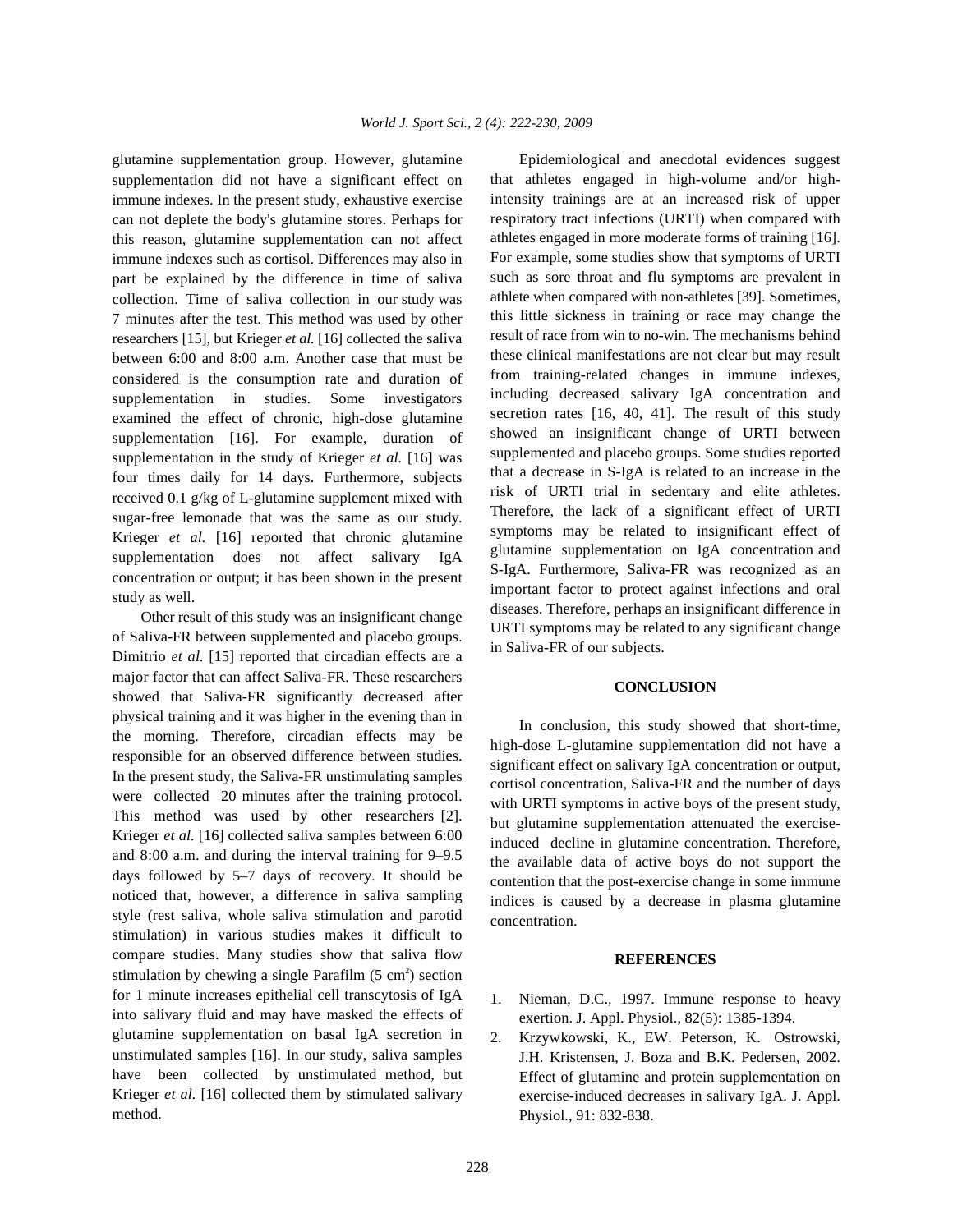- (secretory) immune system responses to exercise of varying intensity and during overtraining. Int. J. Sports Med., 15: 179-183.
- 4. Klentrou, P., T. Cieslak, M. MacNeil, A. Vintinner and M. Plyley, 2002. Effect of moderate exercise on salivary immunoglobulin A and infection risk in humans. Eur. J. Appl. Physiol., 87(2): 153-158.
- 5. Pyne, D.B. and M. Gleeson, 1998. Effect of exercise training on immunity in athletes. Int. J. Sport Med., 19(3): 183-191.
- 6. McDowell, S.L., R.A. Hughes, R.J. Hughes, T.J. Housh and G.O. Johnson, 1992. The effect of exercise training on salivary immunoglobulin A and cortisol responses to maximal exercise. Int. J. Sports Med., 13(8): 577-580.
- 7. Tomasi, T.B., F.B. Trudeau, D. Czerwinski and S. Erredge, 1982. Immune parameter in athletes before and after strenuous exercise. J. Clin Immunol., 2(3): 173-178.
- 8. MacKinnon, L.T. and D.G. Jenkins, 1993. Decreased salivary immunoglobulins after intense interval exercise before and after training. Med. Sci. Sports Exerc., 25(6): 678-683.
- 9. Nieman, D.C., D.A. Henson, O.R. Fagoaga, A.C. Utter, D.M. Vinci, J.M Davis and S.L. Nehlsen-Cannarella, 2002. Change in salivary IgA following a competitive marathon race. Int. J. Sports Med., 23(1): 69-75.
- 10. Mackinnon, L.T., T.W. Chick, A. Van As and T.B. Tomasi, 1987. The effect of exercise on secretory and natural immunity. Adv. Exp. Med. Biol., 216: 869-876.
- 11. Cieslak, T.J., G. Frost and P. Klentrou, 2003. Effects of physical activity, body fat and salivary cortisol on mucosal immunity in children. J. Appl. Physiol., 95: 2315-2320.
- 12. Heller, G.V., C.E. Garber, M.J. Connolly, C.F. Allen-Rowlands, S.F. Siconolfi, D.S. Gann and R.A. Carleton, 1987. Plasma beta-endorphin levels in silent myocardial ischemia induced by exercise. Am. J. Cardiol., 59(8): 735-739.
- 13. O'Connor, P.J. and D.L. Corrigan, 1987. Influence of short-term cycling on salivary cortisol levels. Med. Sci. Sports Exerc., 19(3): 224-228.
- 14. Hooper, S.L., L.T. MacKinnon, R.D. Gordon and A.W. Bachmann, 1993. Hormonal responses of elite swimmers to overtraining. Med. Sci. Sports Exerc., 25(6): 741-747.
- 3. Mackinnon, L.T. and S. Hooper, 1994. Mucosal 15. Dimitriou, L., N.C.C. Sharp and M. Doherty, 2002. Circadian effects on the acute responses of salivary cortisol and IgA in well trained swimmers. Br. J. Sports Med., 36: 260-264.
	- 16. Krieger, J.W., M. Crowe and S.E. Blank, 2004. Chronic glutamine supplementation increases nasal but not salivary IgA during 9 days of interval training. J. Appl. Physiol., 97: 585-591.
	- 17. Castell, L.M. and E.A. Newsholme, 1997. The effects of oral glutamine supplementation on athletes after prolonged, exhaustive exercise. Nutrition, 13(7-8): 738-742.
	- 18. Rohde, T., D.A. MacLean and B.K. Pedersen, 1998. Effect of glutamine supplementation on changes in the immune system induced by repeated exercise. Med. Sci. Sports Exercise, 30(6): 856-862.
	- 19. Mero, A., H. Pitkanen, S.S. Oja, P.V. Komi, P. Pontinen and T. Takala, 1997. Leucine supplementation and serum amino acids, testosterone, cortisol and growth hormone in male power athletes during training. J. Sports Med. Phys. Fitness, 37(2): 137-145.
	- 20. Newsholme, E.A., 1994. Biochemical mechanisms to explain immunosuppression in well-trained and overtrained athletes. Int. J. Sports Med., 15: S142-S147.
	- 21. Castell, L.M., J.R. Poortmans and E.A. Newsholme, 1996. Does glutamine have a role in reducing infections in athletes? Eur. J. Appl. Physiol. Occup Physiol., 73(5): 488-490.
	- 22. Albers, R., J.M. Antoine, R. Bourdet-Sicard, P.C. Calder, M. Gleeson, B. Lesourd, S. Samartin, I.R. Sanderson, J.V. Loo, F.W. Vas Dias and B. Watzl, 2005. Markers to measure immunomodulation in human nutrition intervention Studies. British J. Nutrition, 94: 452-481.
	- 23. Nieman, D.C., 1997 Exercise immunology: practical applications. Int. J. Sports Med., 18(suppl. 1): S91-S100.
	- 24. Nieman, D.C., 1998. Exercise and resistance to infection. Can. J. Physiol. Pharmacol., 76: 573-580.
	- 25. Matthews, C.E., I.S. Ockene, P.S. Freedson, M.C. Rosal, P.A. Merriam and J.R. Hebert, 2002. Moderate to vigorous physical activity and the risk of upper respiratory tract infection. Med. Sci. Sports Exerc., 34: 1242-1248.
	- 26. Konstantinos, H., O. Matsouka, C.B. Cooke and A. Theodorou, 2003. The use of varying creatine regimens on sprint cycling. J. Sports Sci. and Medicine, 2: 88-97.